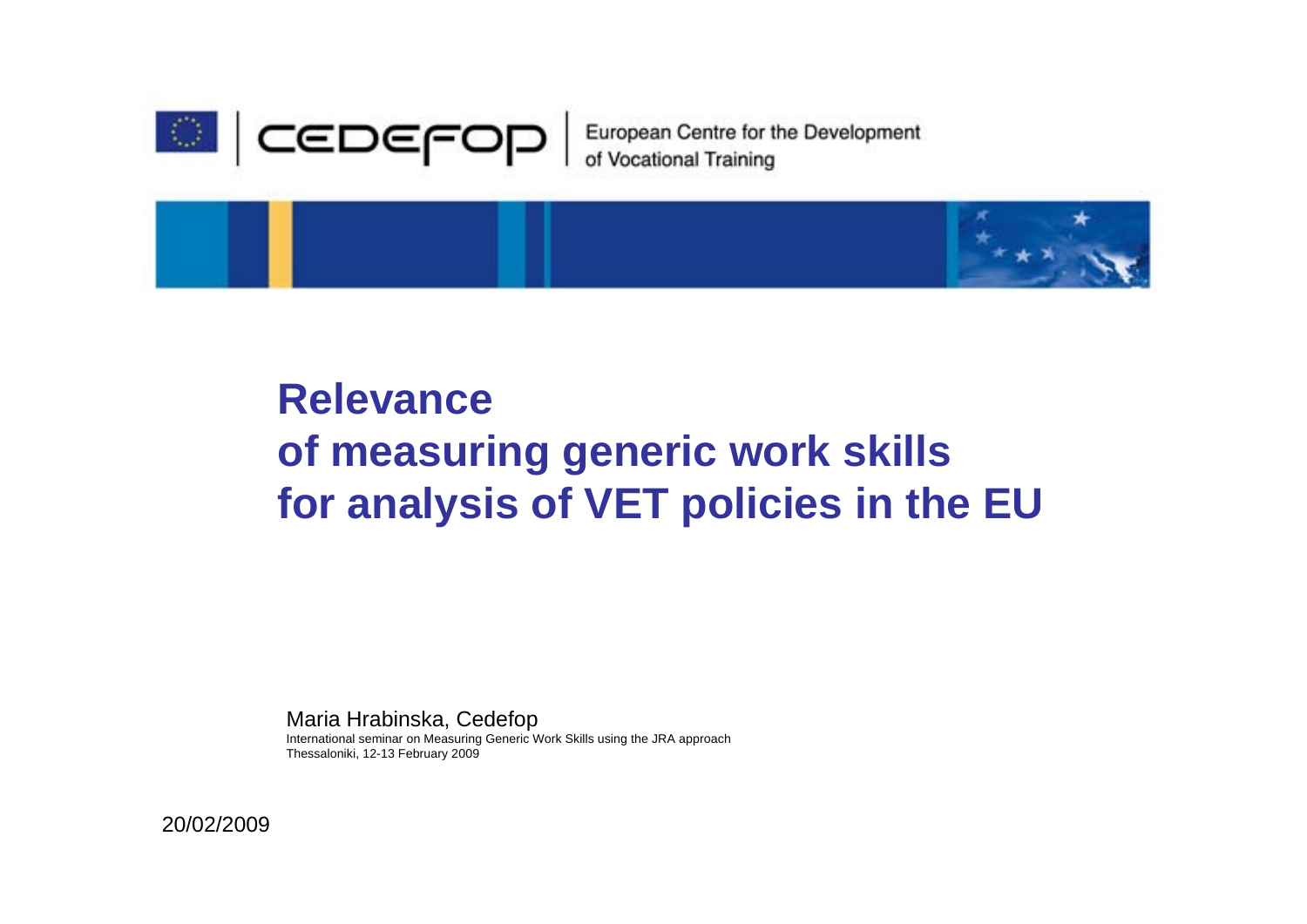

## **Monitoring developments in VET within Copenhagen process**

**Cedefop's role to provide support to the Commission, in particular by the monitoring and reporting on progress in VET policies**  – recently confirmed in Bordeaux (2008)

**First findings of the 2008 analysis presented in the informal ministerial meeting**  in Bordeaux (Flyer: In the finishing straight: from Copenhagen to Bordeaux)

**Full 2008 Policy report** available for High level **Agora conference** (Thessaloniki, 16- 17 March 2009)

### **2010 report – ministerial meeting in Bruges in 2010 Priority area 3: Improving links between VET and the labour market**

*"To contribute to greater employment security and to increase business competitiveness, it is necessary to ensure an efficient match between VET policies and the labour market needs and to involve the social partners."*

**Indicator on Adult skills** as one of 16 core indicators used by the Commission for monitoring of progress in E&T towards the Lisbon targets (A coherent framework of indicators and benchmarks)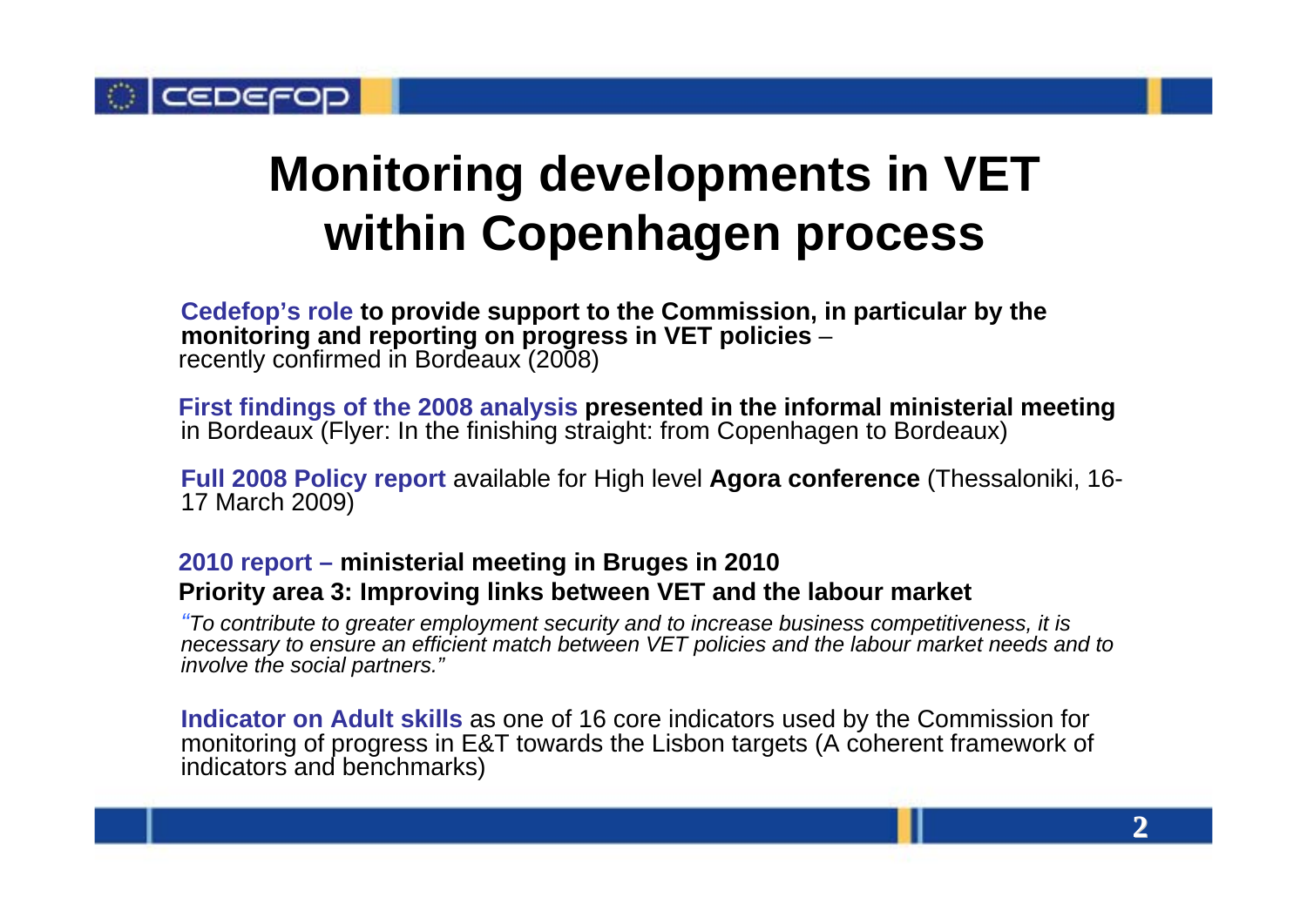

### **Q1: Vocational or general upper secondary education?**

Graduates from upper secondary pre-vocational and vocational streams, as percentage of the total number of graduates in upper secondary education (ISCED 3), 2006



#### *Source: UOE, Eurostat, Extraction date May 2008*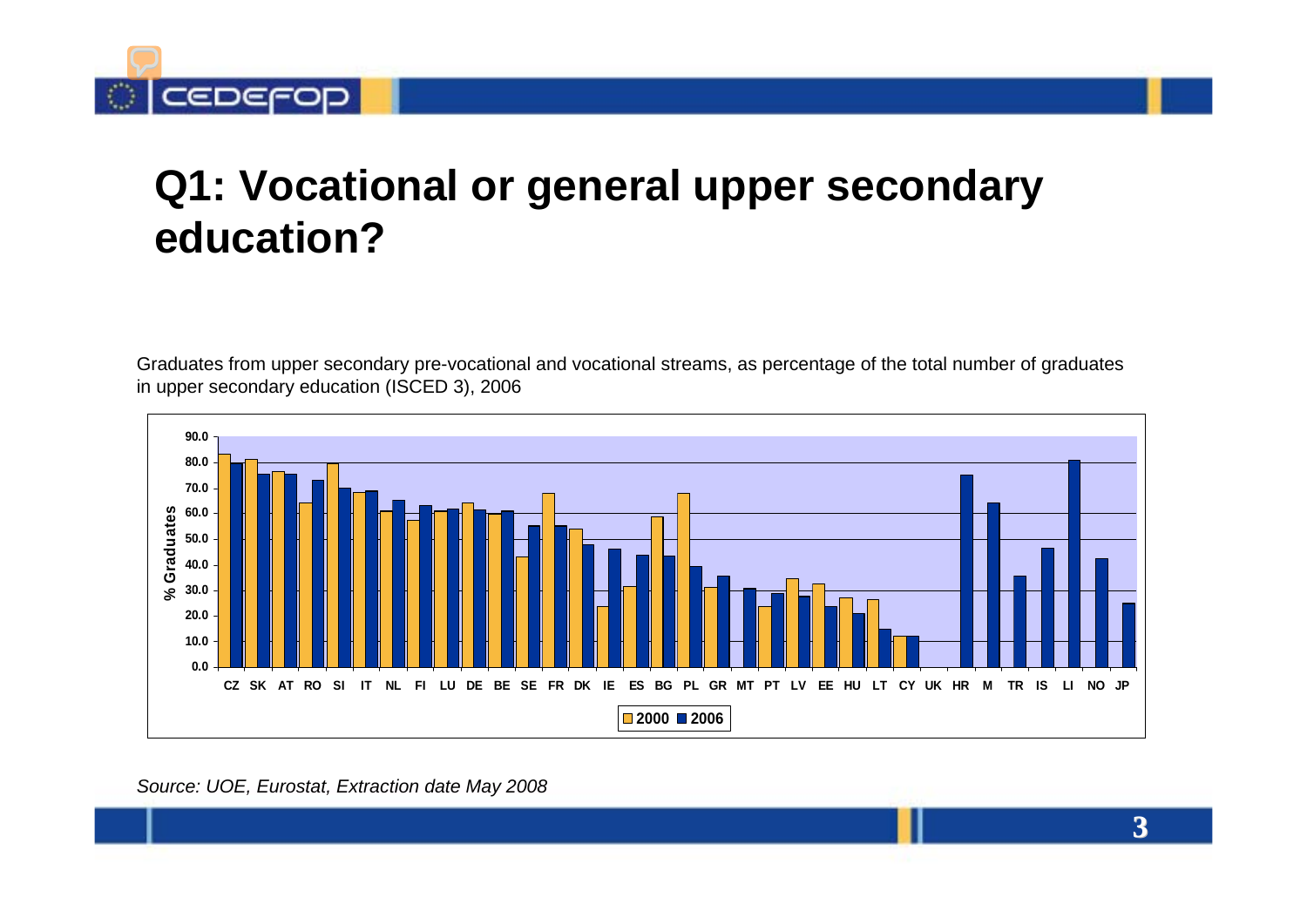## **Q2: Why enterprises, in particular medium sized, spend less on CVT ?**

C CEDEFOP

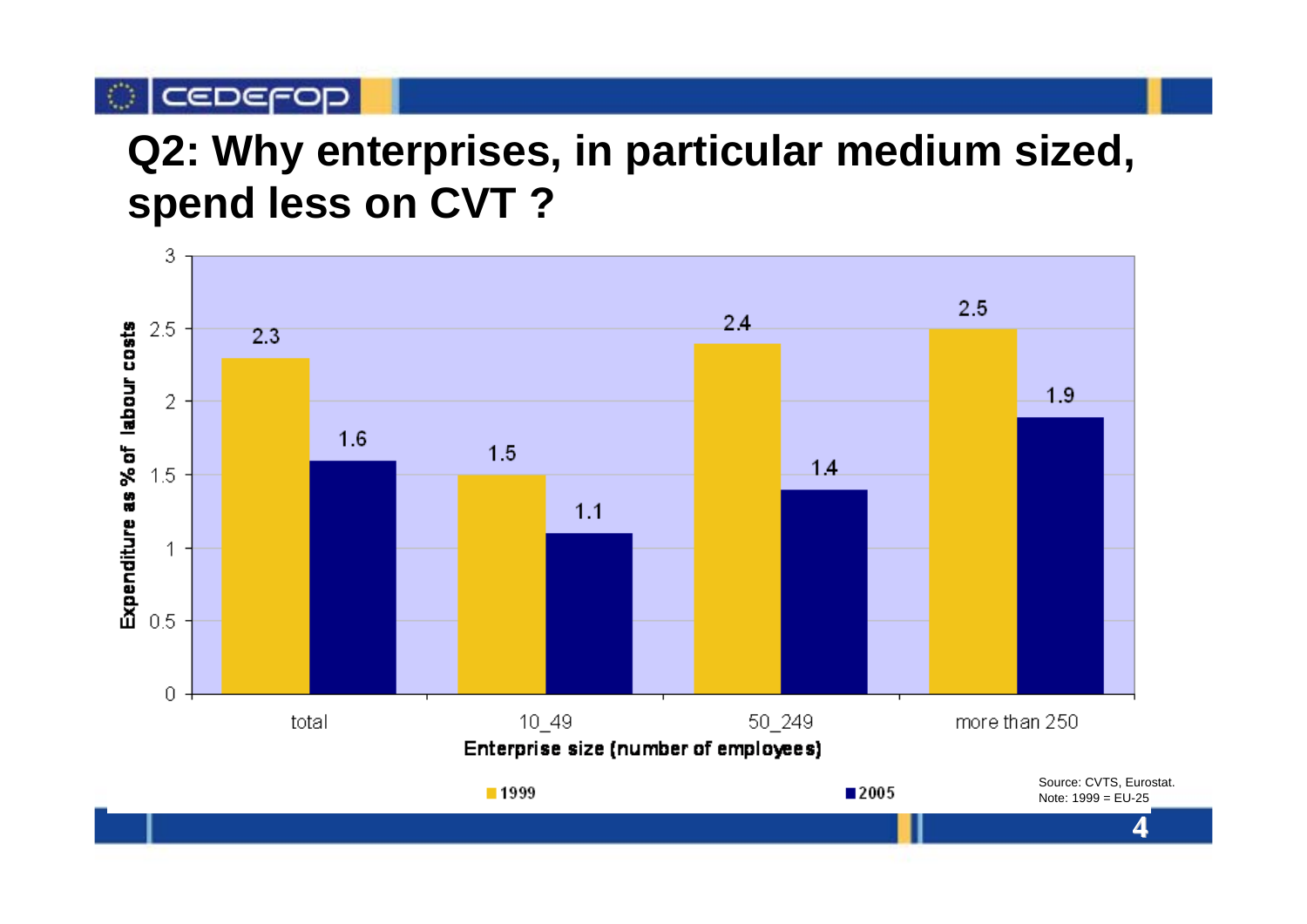# **Q3: Why enterprises do not provide training to their employees?**

CEDEFO

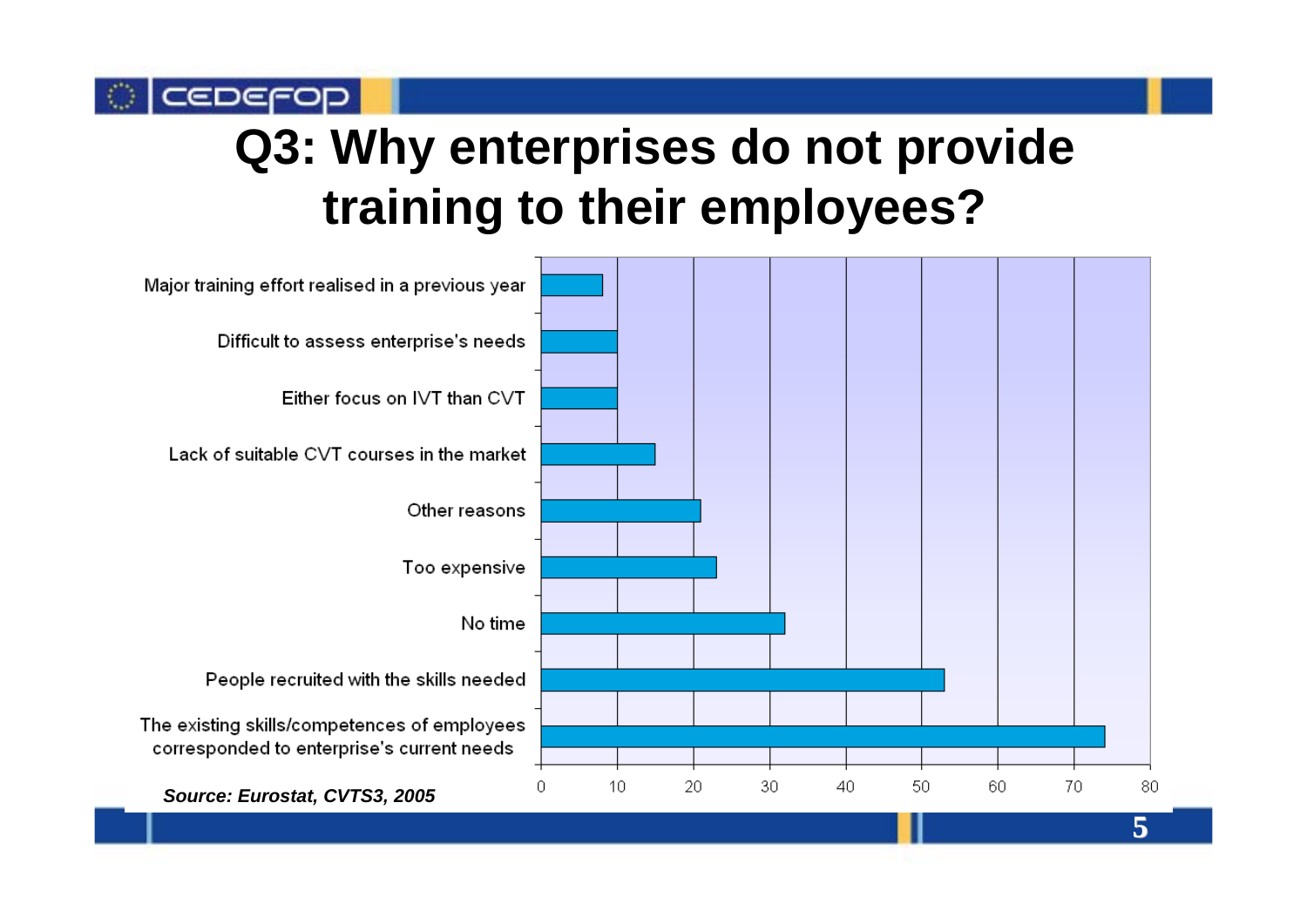CEDEFOD

### **Q4: How much the participation in non-formal education and training matters? Why adults participate in non formal training?**

#### **Other**

#### **To obtain certificate**

**To meet new people or just for fun**

**To increase knowledge/skills on an interesting subject**

**To get knowledge/skills useful in everyday life**

**To start own business**

**To increase possibilities of getting/changing a job/profession**

**To do job better and improve carrier prospects**

**To be obliged to participate**

**To be less likely to lose job**



*Source: Eurostat, Adult Education Survey 2006*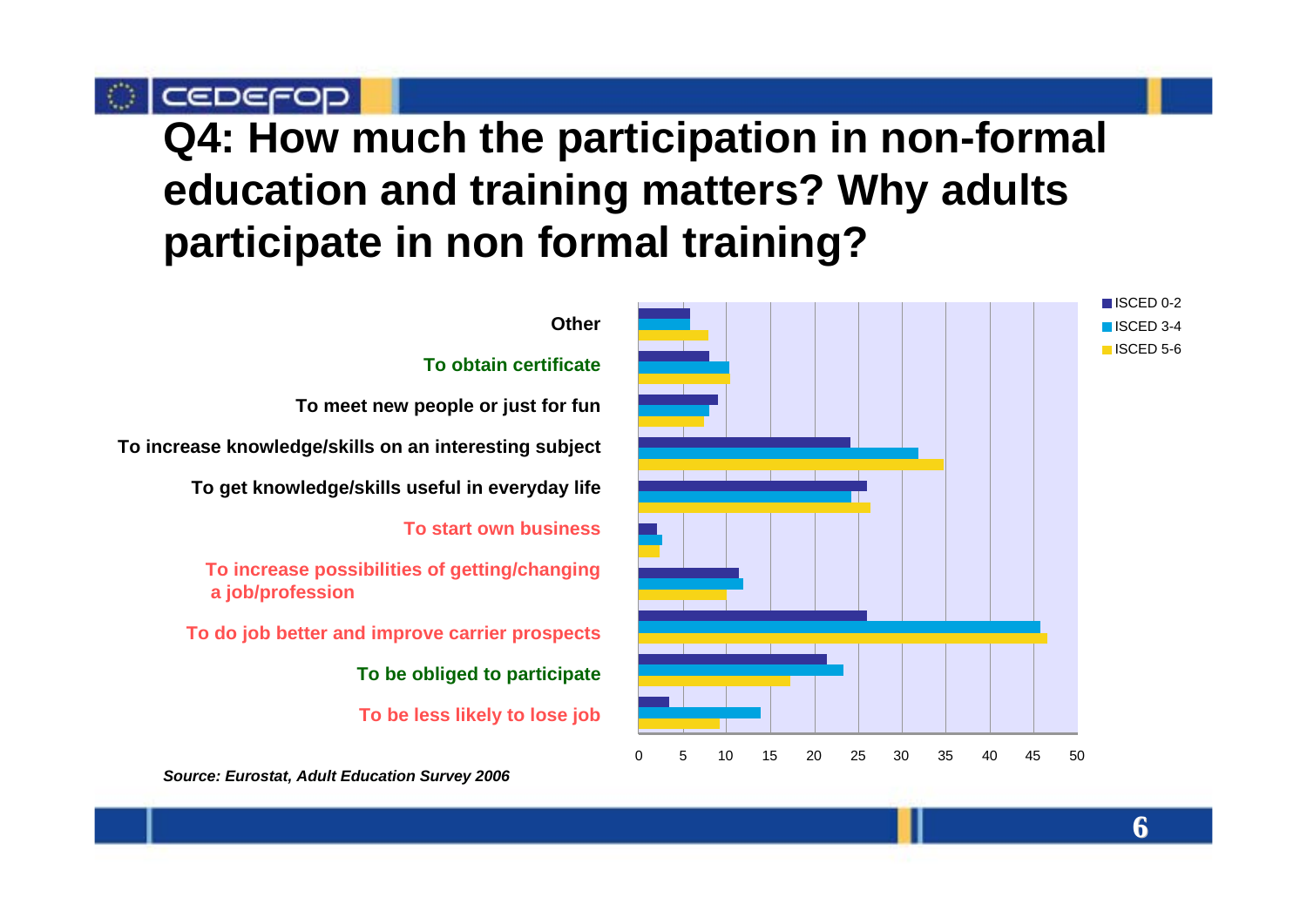$\circ$  | cedefop

- **Q5: Why some countries manage it better than other do?**
- **Is the level of generic skills of low skilled and older workers in some countries higher?**

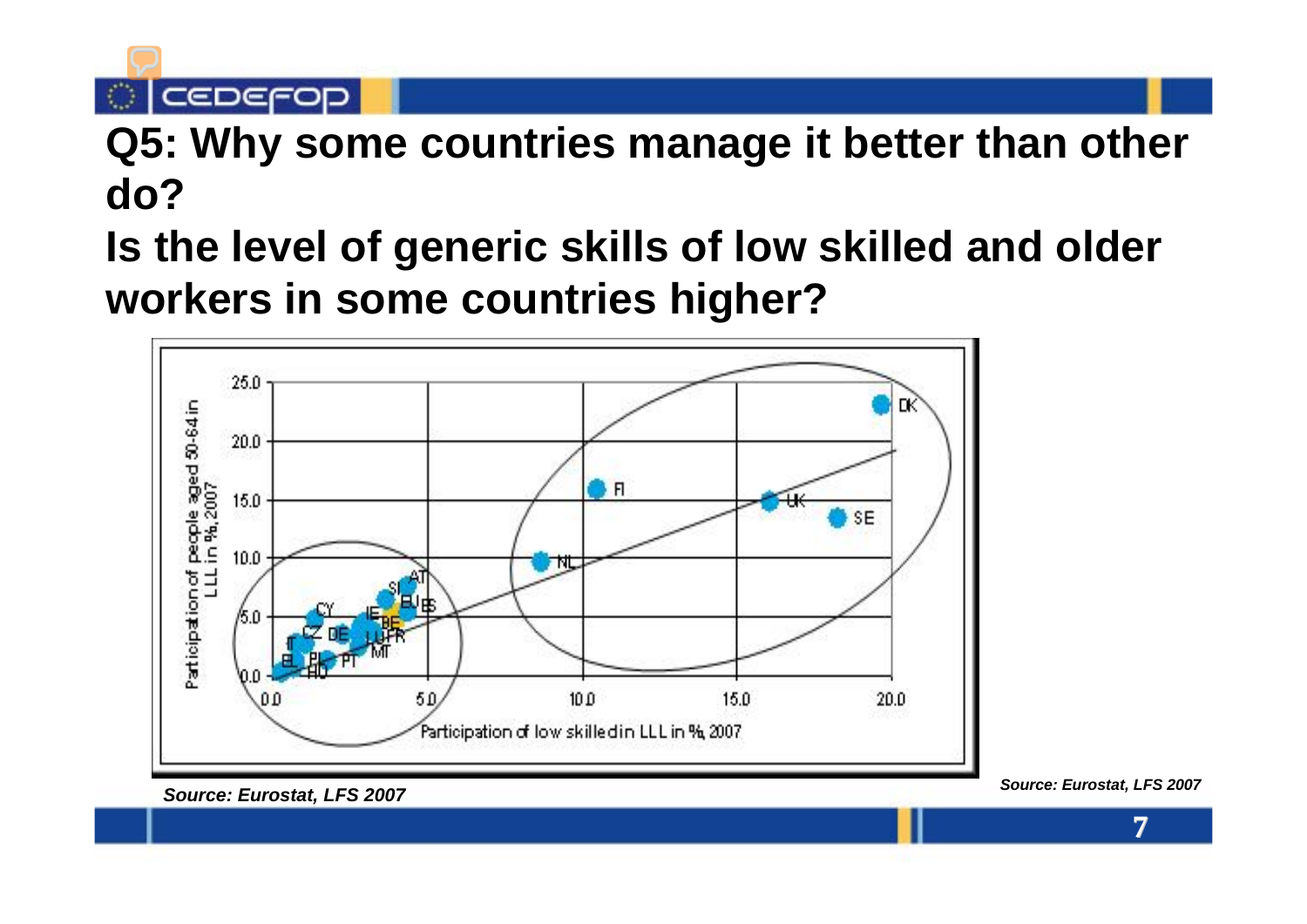## **To conclude: how PIAAC/JRA can help**

CEDEFO

- Growing awareness for need of better evidence
- Initiative to develop indicators on VET outcomes
- 11 Member States , Norway, Island and Turkey favour extending and adding new benchmark for **VET**
- Benchmark on skills of adult population might be a hot candidate (similar to PISA?)
- Distinction of upper secondary education (ISCED3) by programme orientation (general or vocationally oriented) highly demanded for further secondary analysis